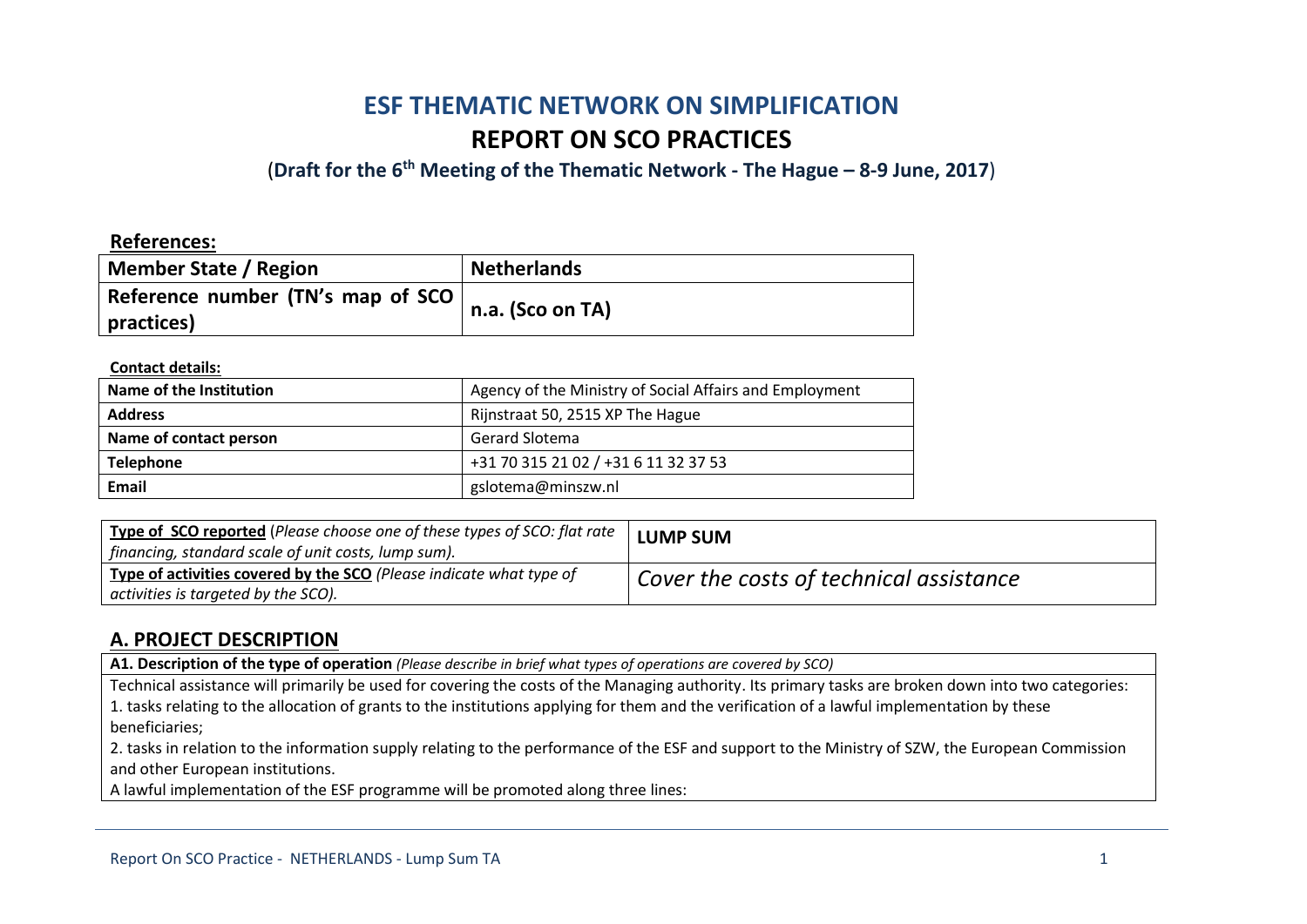#### **ESF THEMATIC NETWORK ON SIMPLIFICATION REPORT ON SCO PRACTICES** (**Draft for the 6th Meeting of the Thematic Network - The Hague – 8-9 June, 2017**)

(1) using a grant scheme that is as simple and transparent as possible, 2) promoting the use of simplified cost options at the level of the beneficiary and (3) overall control: the Managing Authority(MA) will check all projects for which ESF is declared (100% management verifications).

**A2. Definition of outputs/results** (*Please give a short definition of outputs and/or results)*

*Each payment claim a* lump sum of € 5.690 per € 100.000 is included in the payment claim *will be claimed to cover for costs for technical assistance*

**A3. Beneficiaries** *(please indicate the types of beneficiaries involved in the operations covered by SCO)*

MA

**A4. Target group(s)** *(Please list target groups within projects covered by SCO)*

EC

# **B. METHODOLOGY AND CALCULATION METHOD**

**B.1 Methodology** *(please indicate which methodology/ies has/have been used: Fair, equitable and verifiable method / use of existing EU schemes for similar types of operation and beneficiary / Use of existing own national schemes for similar types of operations and beneficiaries / use of rates and specific methods enshrined in the regulation or in a delegated act / use of a draft budget /combination of methodologies). Please indicate if the concerned SCO has been covered by Art. 14(1) ESF)*

*The lump sum for executing the ESF programme*

Total ESF budget for Technical Assistance (TA) for The Netherlands: € 507,318,228 \* 4% = € 20,292,729. This ESF amount is needed to cover for the cost of TA. Based on the previous period the declared cost for technical assistance are 5.69% of the total programme budget. So each payment claim a lump sum of € 5.690 per € 100.000 is included in the payment claim to cover the costs of technical assistance until the maximum total ESF amount of TA is reached.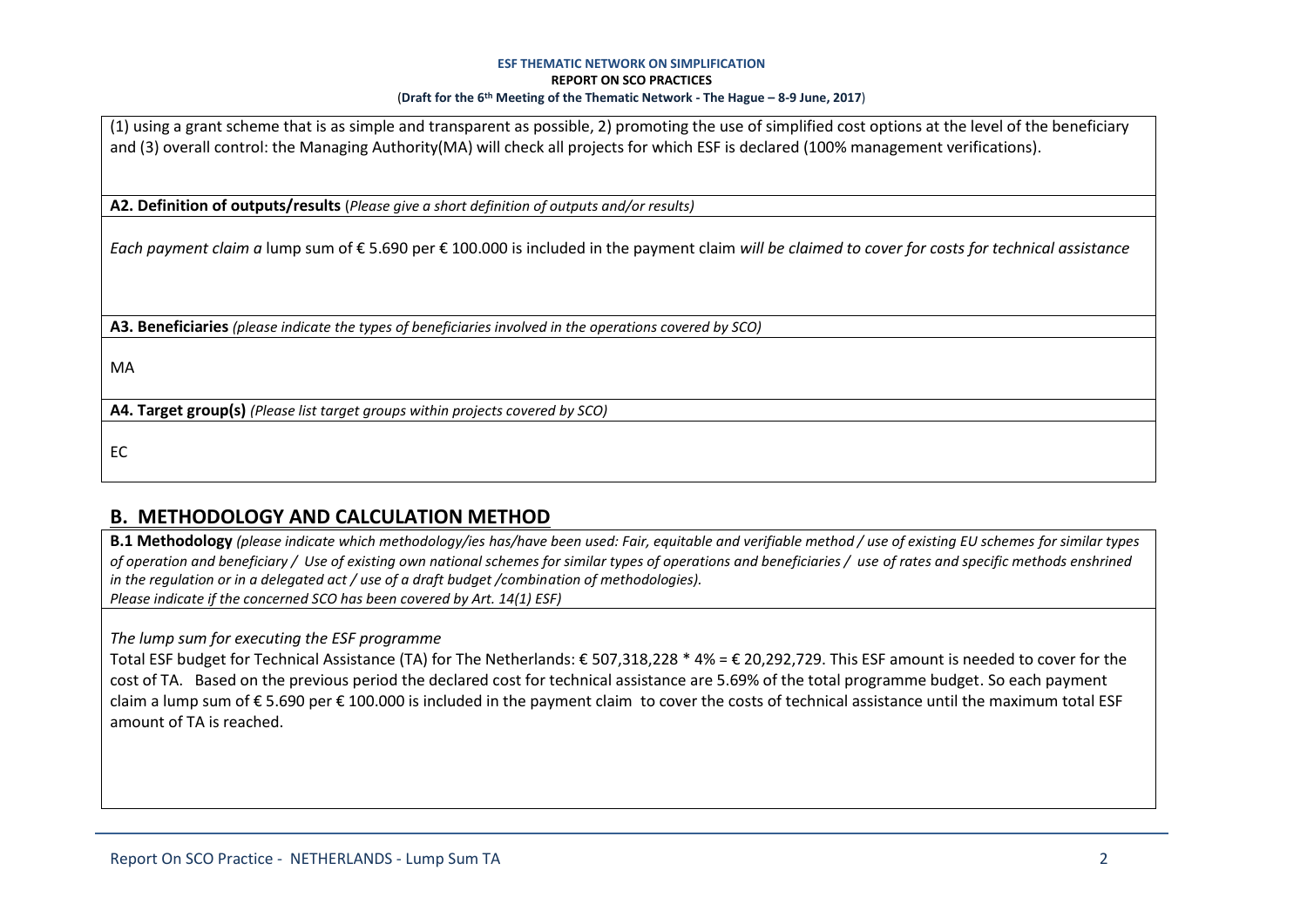#### **ESF THEMATIC NETWORK ON SIMPLIFICATION**

#### **REPORT ON SCO PRACTICES**

#### (**Draft for the 6th Meeting of the Thematic Network - The Hague – 8-9 June, 2017**)

**B.2 Calculation Methods** *(please describe how the calculations have been made)*

**B.3 Data source** *(please indicate the type of data used and the data source)*

The calculations of *a* lump sum of € 5.690 per € 100.000 for technical assistance were based on the payment claims submitted to the COM. In these claims only verified and certified costs have been included. The payment claim is also being audited by the AA.

### **C. IMPLEMENTATION OF SCO**

(*Please describe in brief what implementationrules and conditions have been set out)*

Each payment claim an amount of Technical assistance is claim according to the DA Article 14 (1). (ones this DA is implemented)

### **D. AUDIT TRAIL**

*(Please provide a brief description of the audit trail for the concerned SCO, including documents, key contents/conditions and procedures)*

 Every year the MA is required to report to the EU about the implementation and the progress of the ESF programme. This report is based on regulation (EU) 1303/2013 article 50 and 111 and regulation (EU) 1001/2014 article 2 and regulation 2015/207 article 5;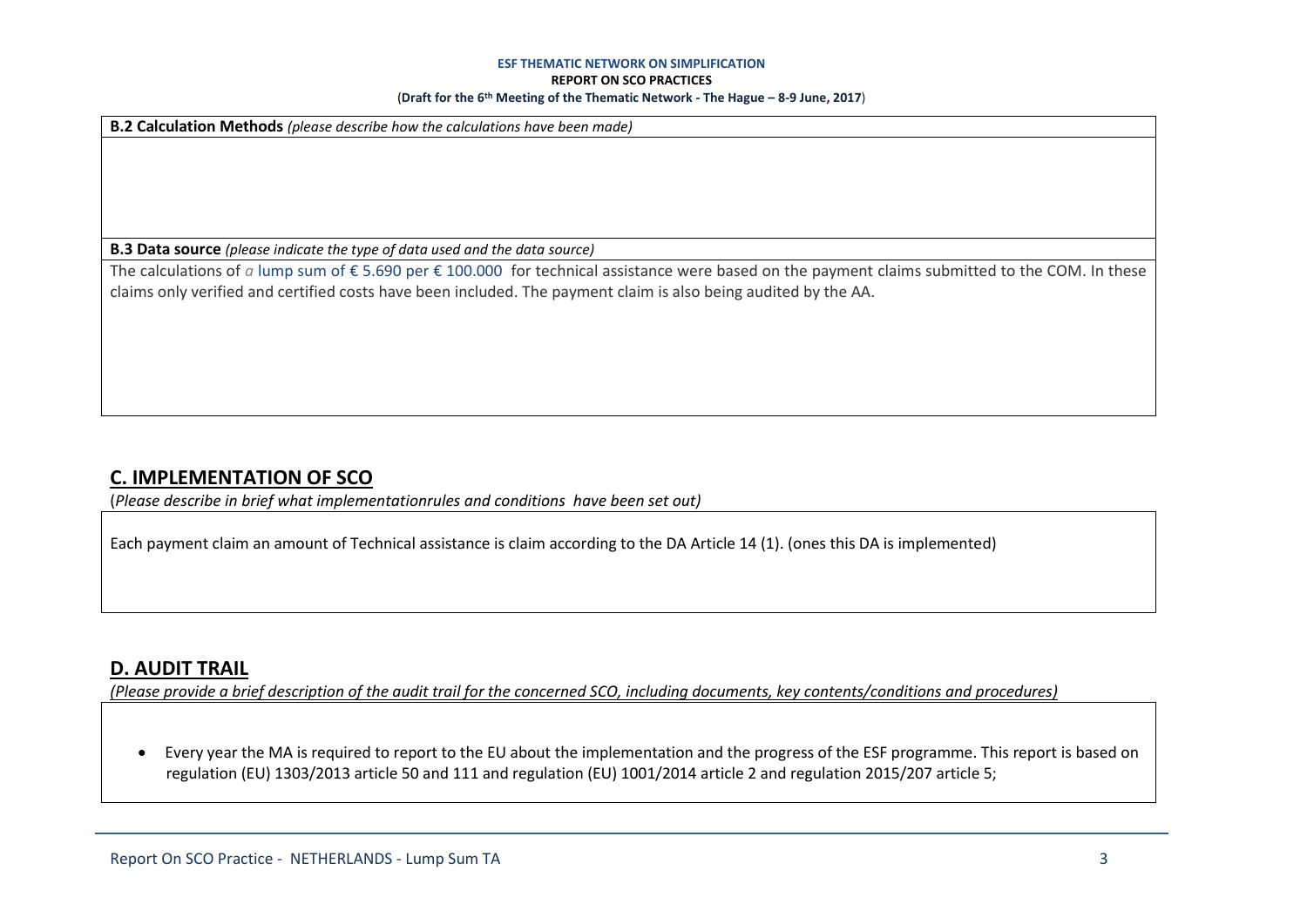#### **ESF THEMATIC NETWORK ON SIMPLIFICATION REPORT ON SCO PRACTICES** (**Draft for the 6th Meeting of the Thematic Network - The Hague – 8-9 June, 2017**)

- In the annual implementation report the MA reports to the COM on the (financial) progress of the ESF programme and the results based on the specific indicators of the operational programme. The MA also reports on the implementation requirements included in the CPR (Regulation (EU) No. 1303/2013) and the ESF regulation (Regulation (EU) No. 1304/2013);
- This way the COM can follow the progress of the implementation of the ESF programme and can assess if the necessary implementation tasks have been fulfilled (i.e. meaning that costs of TA have been incurred).
- Each payment claim has been certified by the CA and will be audited by the AA.

# **E. ASSESSMENT BY THE AUDIT AUTHORITY(IES) INCLUDING EVENTUAL EX ANTE ASSESSMENT**

*(If relevant, please explain how the audit authority has been involved in preparation and assessment of the SCO).* 

The audit authority is involved in the process of developing this DA by means of the weekly progress meeting. In this weekly progress meetings the MA and the AA discussed the development and arrangements of this DA together with a representative of The Ministry of Social Affairs and Employment. The audit authority agrees with proposed method. The real costs for technical assistance have been and will be much higher than the costs included in the payment claim.

# **F. IMPACT OR ADDED VALUE FOR THE MA, BENEFICIARIES AND OTHER STAKEHOLDERS**

*(Please explain how you have perceived impact/added value of the SCO for the MA, beneficiaries and other stakeholders).* 

For the MA, AA, EC nog more verificaction and auditing of costs of technical assistance